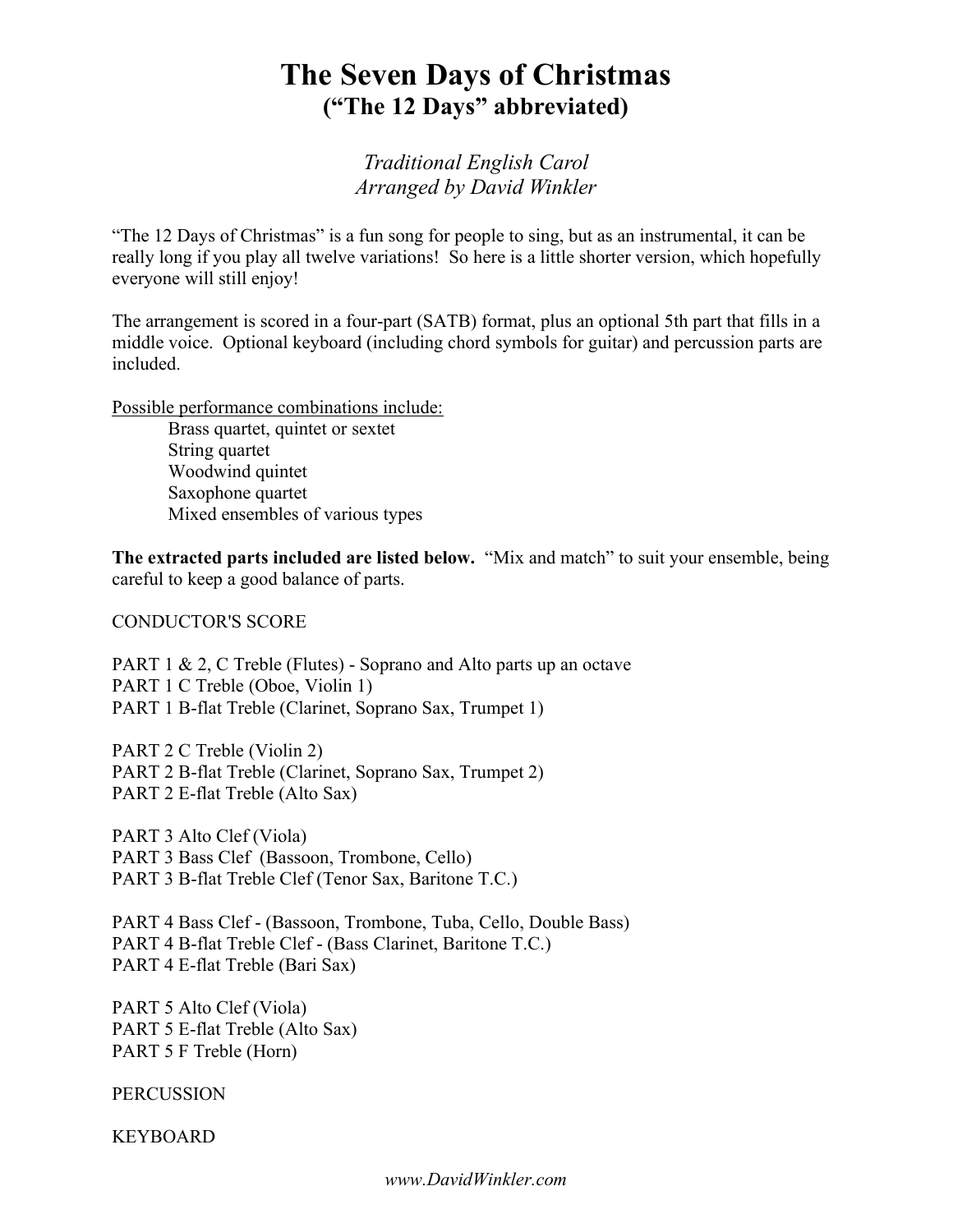## **The Seven Days of Christmas**

**("The 12 Days" abbreviated)**



Traditional English Carol Arranged by David Winkler



© Copyright 2021 by David S. Winkler. All right resrved. International copyright secured. *www.DavidWinkler.com.*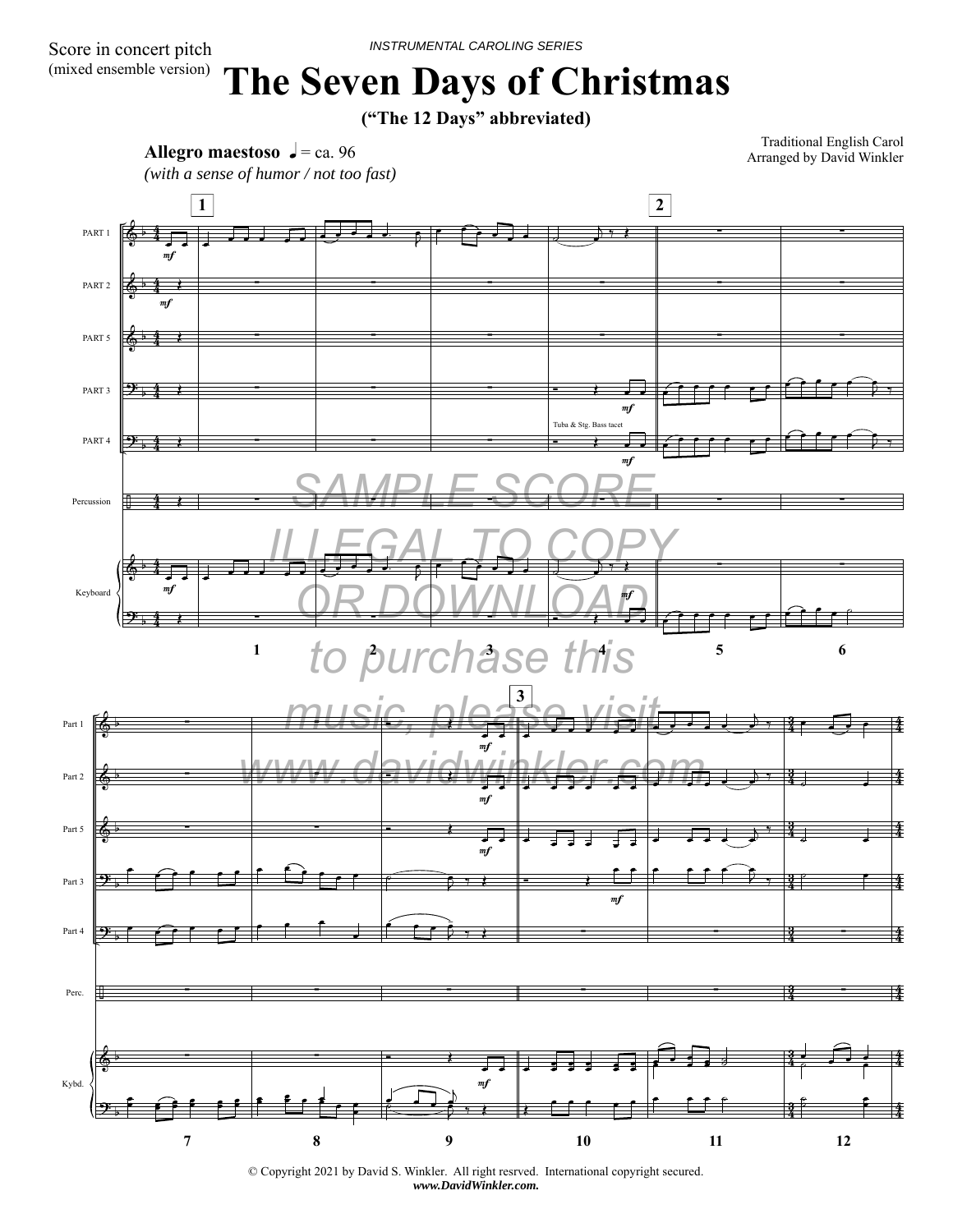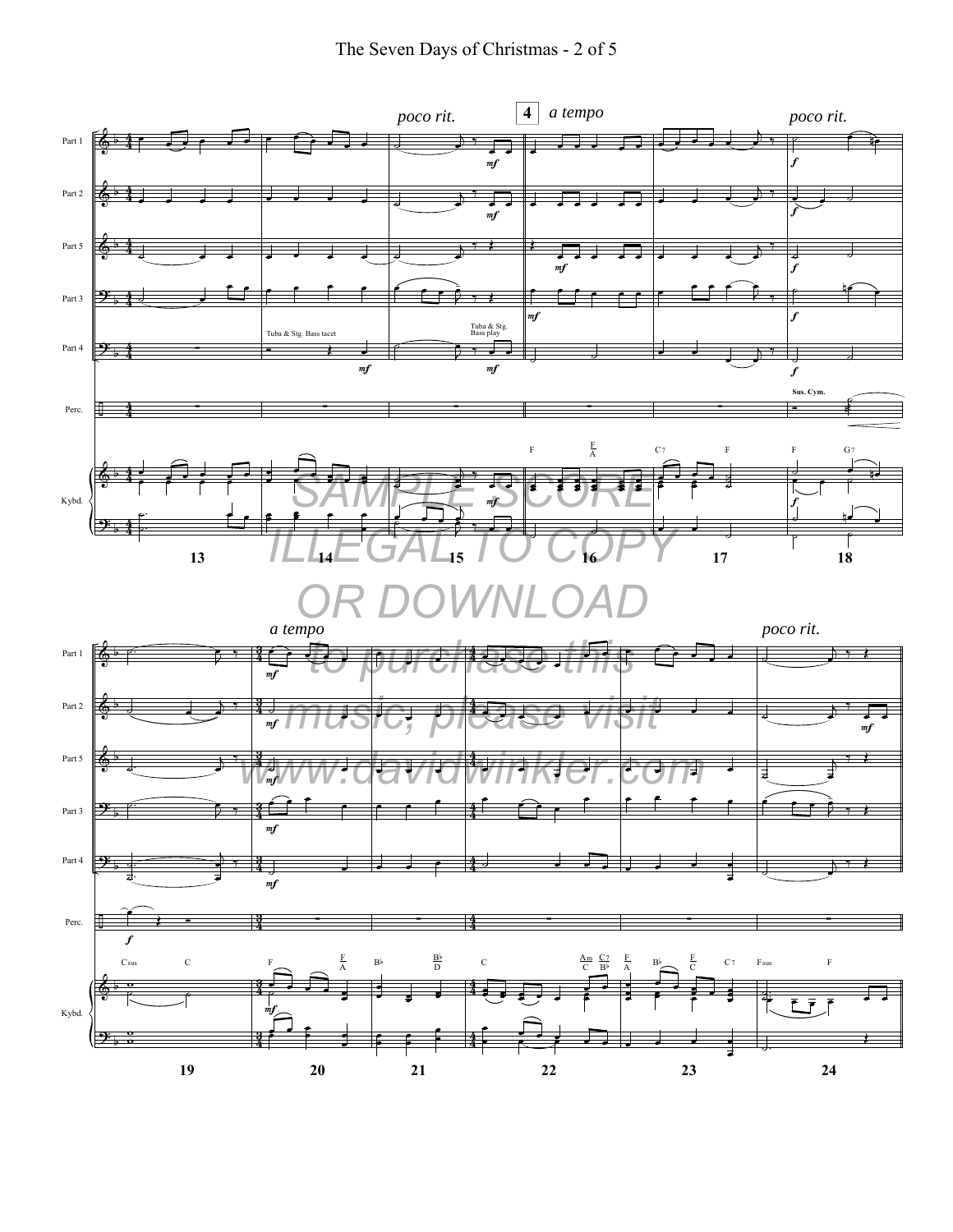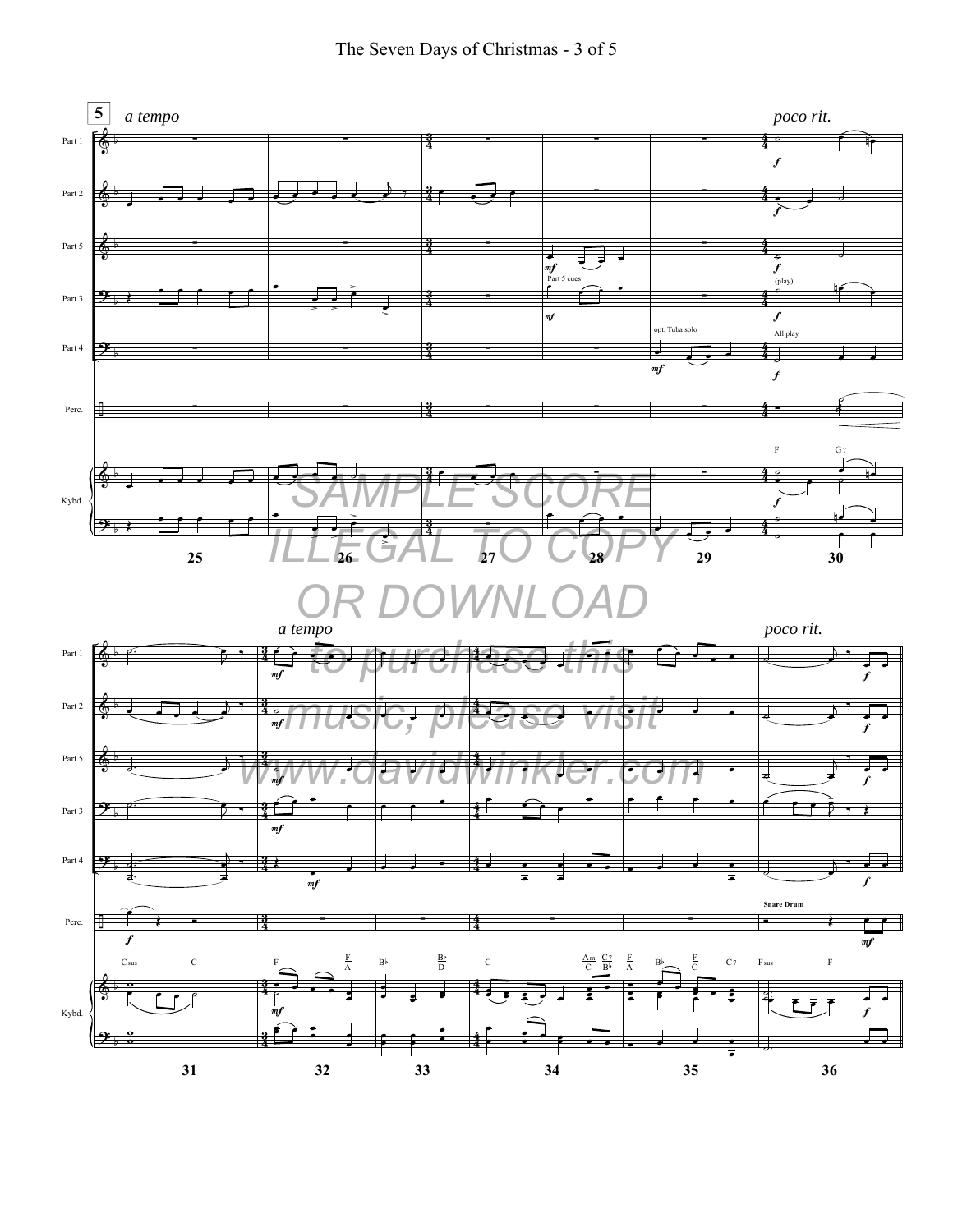The Seven Days of Christmas - 4 of 5